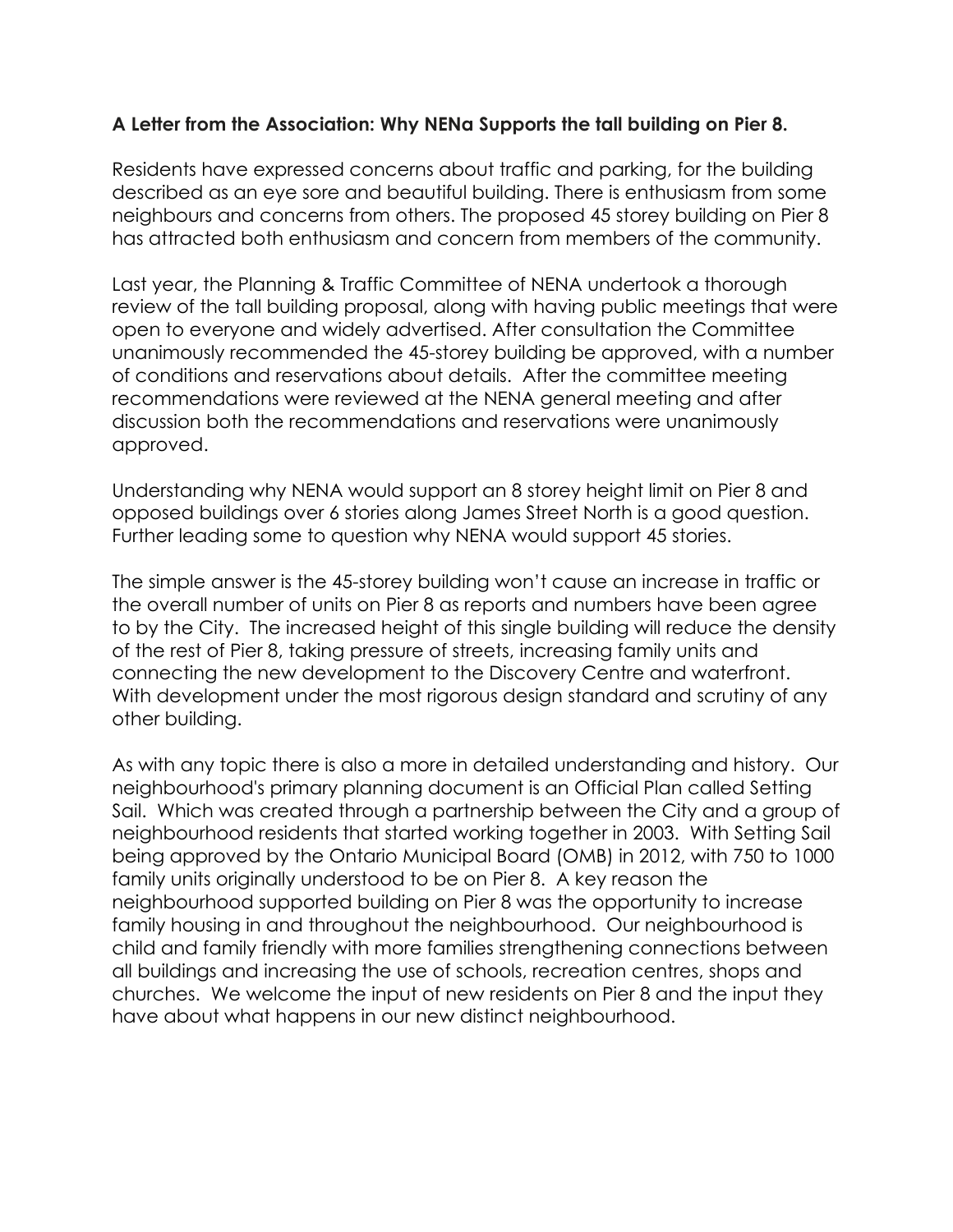After the OMB approved Setting Sail, the City unilaterally increased the number of units to 1600, without discussion or consultation. Residents of the north end appealed that decision to the Ontario Land Tribunal understanding that change meant more traffic and far fewer children. Pier 8 stood to be the future home of 1600 people living in one-bedroom units.

With a new fixed number of units (1600) and a fixed area for development the only variable to change is the type of units proposed. With a building height set at 8 stories if you increase the number of units you reduce the size of the units. Essentially changing the child and family development understood under the original Setting Sail agreement to a development that has no connection to the north end except to drive through it.

As the Tribunal hearing approached, the developer started to talk to NENA. As they understood that our concern was with the number of family units, the discussions turned to a possible tall signature building on Block 16 - at that time zoned for institutional uses. The developer agreed understanding that the total number of units would not change.

## **This meant that the density in all other blocks would be reduced.**

This is a critical point, by removing approximately 400 units from the 8 storey buildings and having them in a single signature building, the density on remainder of Pier 8 is reduced. Allowing for more family housing in the development and lower density across the street from current homes.

At the Tribunal all parties negotiated through and under the supervision of a mediator. The final settlement all agreed to was that one building could be constructed as a signature or landmark building. It was expressly set out this is not a precedent and the City (as owner of Pier 8) would not permit other building over 8 stories on the Pier. Over 25 neighbourhood residents were consulted by the appeal team including 6 former NENA Presidents. After the required council approval of the settlement, the public process began that also included a settlement to reduce traffic along John Street.

NENA held public meetings after the settlement to inform the neighbourhood. A team from the Planning & Traffic Committee studied the 45 storey proposal in depth. After open discussion at each meeting the Planning & Traffic Committee recommended support for the building. This recommendation was then discussed at our general association meeting which open and welcome everyone. The recommendation was unanimously approved by the general meeting with no opposition or concerns from neighbours.